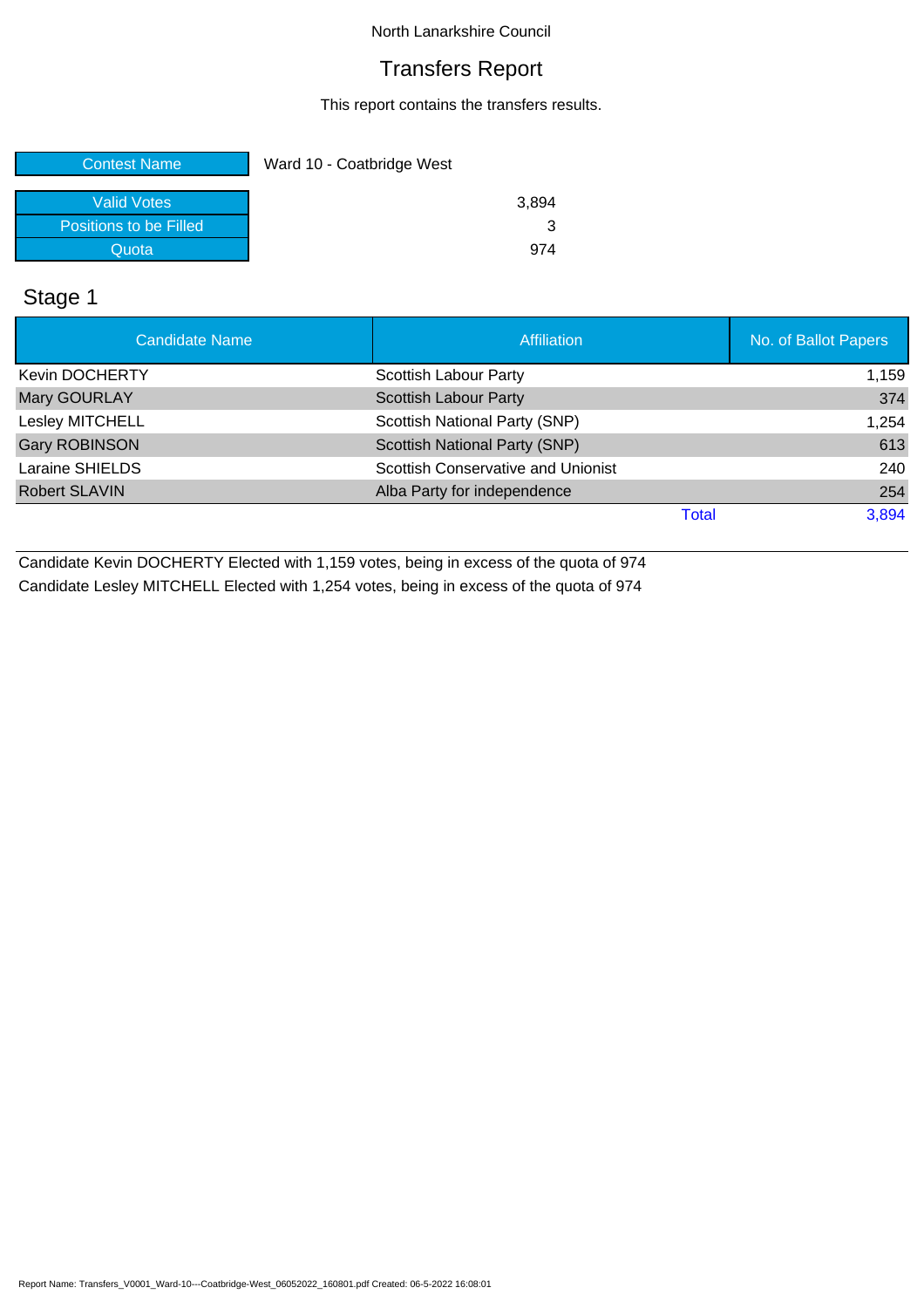### Transfers Report

This report contains the transfers results.

# Stage 2 - Surplus of Lesley MITCHELL 280.00000

| Action                           | No. of Ballot<br><b>Papers</b> | <b>Transfer Value</b> | <b>Votes Transferred</b> |
|----------------------------------|--------------------------------|-----------------------|--------------------------|
| <b>Transfer to Mary GOURLAY</b>  | 28                             | 0.22328               | 6.25184                  |
| <b>Transfer to Gary ROBINSON</b> | 1,146                          | 0.22328               | 255.87888                |
| <b>Transfer to Robert SLAVIN</b> | 36                             | 0.22328               | 8.03808                  |
|                                  |                                |                       |                          |
| No further preference            | 43                             | 0.22328               | 9.60104                  |
| Not transferred due to rounding  |                                |                       | 0.00688                  |
|                                  | <b>Total</b>                   |                       | 280.00000                |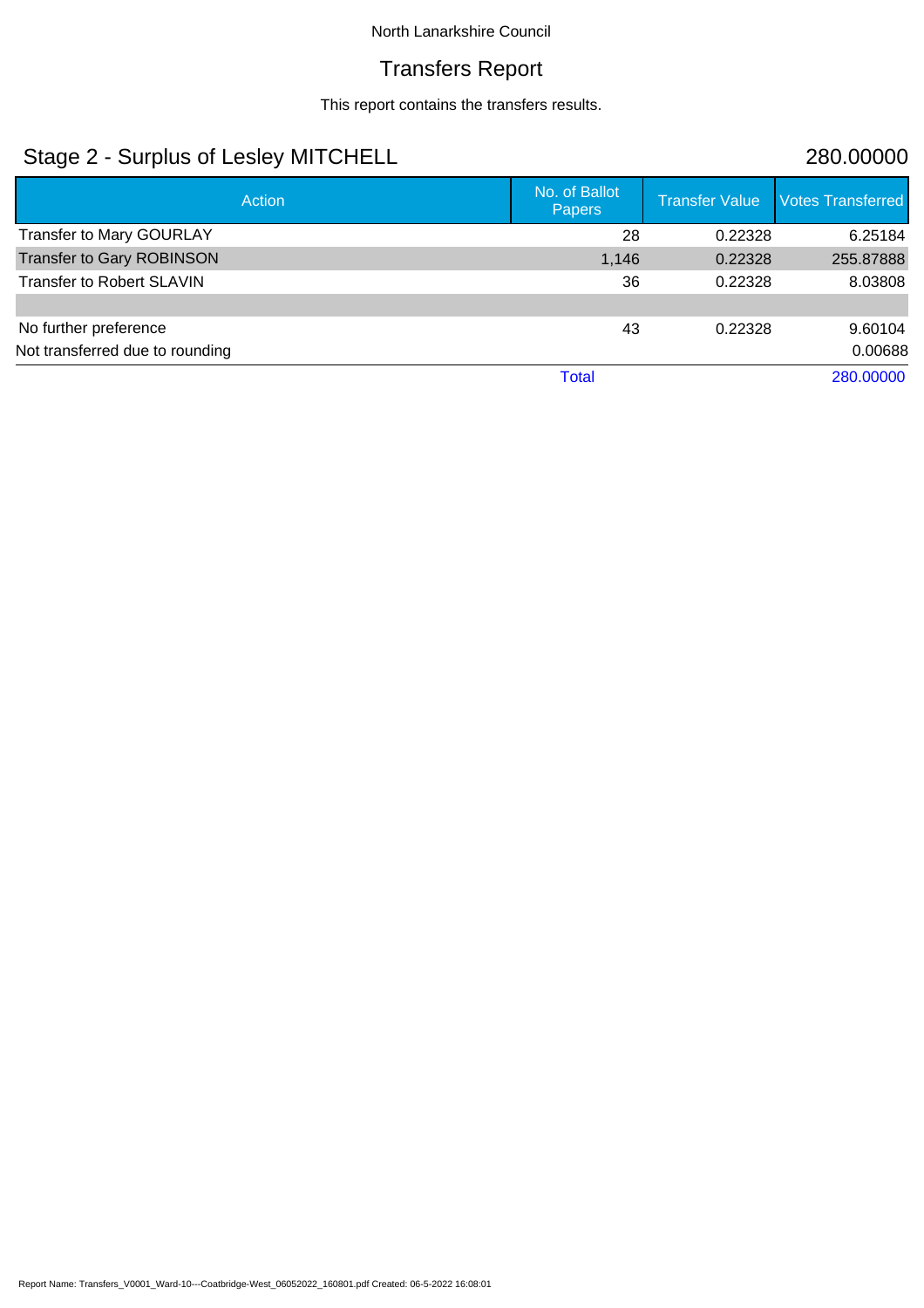### Transfers Report

This report contains the transfers results.

# Stage 3 - Surplus of Kevin DOCHERTY 185.00000

| Action                             | No. of Ballot<br><b>Papers</b> | <b>Transfer Value</b> | <b>Votes Transferred</b> |
|------------------------------------|--------------------------------|-----------------------|--------------------------|
| <b>Transfer to Mary GOURLAY</b>    | 941                            | 0.15962               | 150.20242                |
| <b>Transfer to Gary ROBINSON</b>   | 45                             | 0.15962               | 7.18290                  |
| <b>Transfer to Laraine SHIELDS</b> | 25                             | 0.15962               | 3.99050                  |
| <b>Transfer to Robert SLAVIN</b>   | 38                             | 0.15962               | 6.06556                  |
|                                    |                                |                       |                          |
| No further preference              | 110                            | 0.15962               | 17.55820                 |
| Not transferred due to rounding    |                                |                       | 0.00042                  |
|                                    | <b>Total</b>                   |                       | 185.00000                |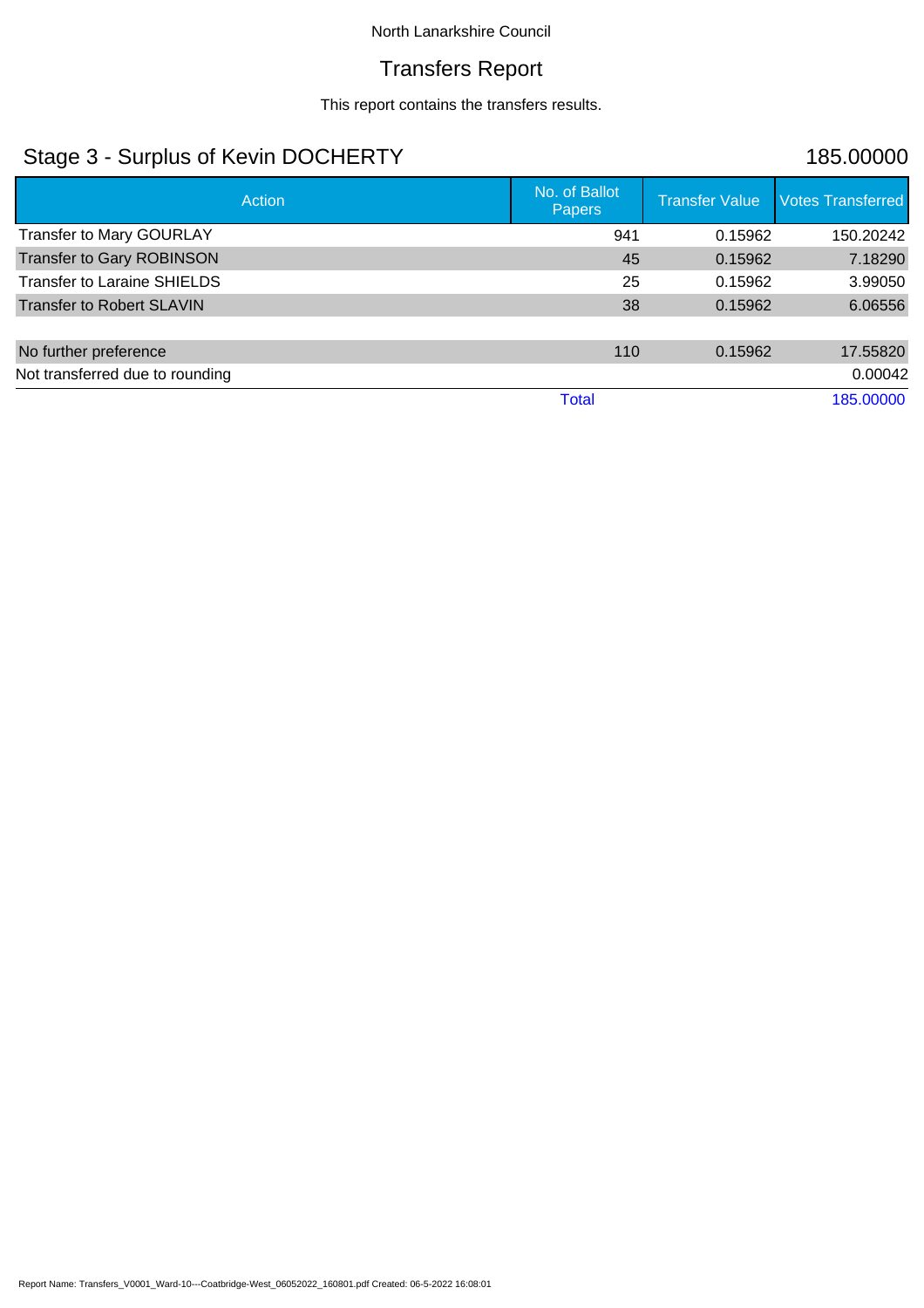### Transfers Report

This report contains the transfers results.

# Stage 4 - Exclusion of Laraine SHIELDS 244.21378

| Action                           | No. of Ballot<br>Papers | <b>Transfer Value</b> | <b>Votes Transferred</b> |
|----------------------------------|-------------------------|-----------------------|--------------------------|
| <b>Transfer to Mary GOURLAY</b>  | 116                     | 1.00000               | 116.00000                |
| <b>Transfer to Gary ROBINSON</b> | 9                       | 1.00000               | 9.00000                  |
| <b>Transfer to Robert SLAVIN</b> | 19                      | 1.00000               | 19.00000                 |
| <b>Transfer to Gary ROBINSON</b> |                         | 0.22328               | 0.22328                  |
| Transfer to Mary GOURLAY         | 14                      | 0.15962               | 2.23468                  |
| <b>Transfer to Robert SLAVIN</b> | 3                       | 0.15962               | 0.47886                  |
|                                  |                         |                       |                          |
| No further preference            | 96                      | 1.00000               | 96.00000                 |
| No further preference            | 8                       | 0.15962               | 1.27696                  |
| Not transferred due to rounding  |                         |                       | 0.00000                  |
|                                  | <b>Total</b>            |                       | 244.21378                |